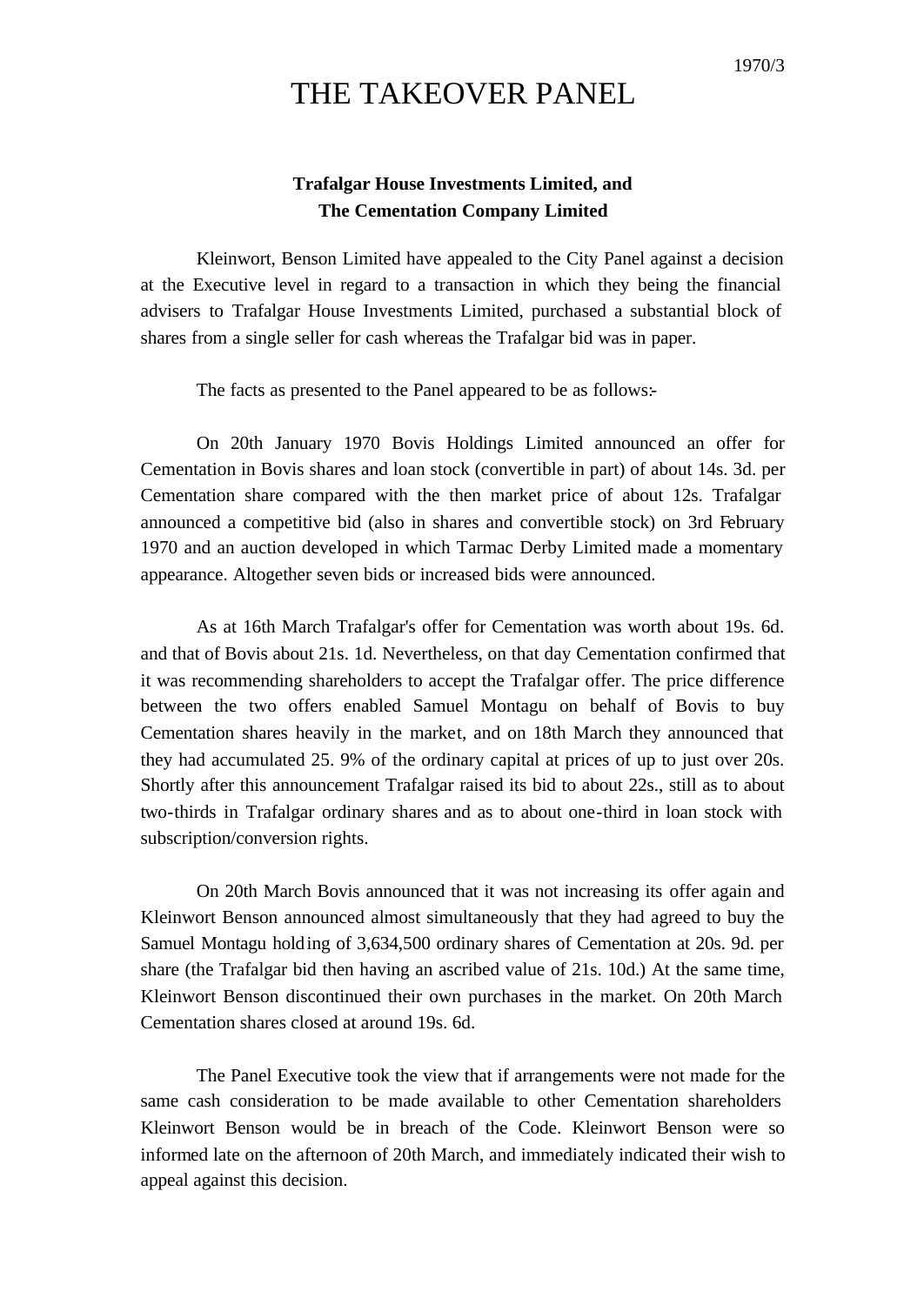The Panel think it right to say immediately that they have no doubt that Kleinwort Benson acted in completely good faith throughout. As was to be expected they made clear from the outset that they would immediately accept the Panel's decision without seeking to involve their clients or anyone else.

The Panel has given careful consideration to all the circumstances but whilst recognising that the case is one of difficulty, in which it may be thought that the Code is not as explicit as it might be made, they have no doubt that the purchase of this block of shares without subsequent similar arrangements for all shareholders would have involved a breach of General Principle 8 of the Code which enjoins upon all concerned that "all shareholders of the same class of an offeree company shall be treated similarly by an offeror company".

The Panel think it right in this context to refer to Rules 29 and 31. Before commenting upon these Rules, however, it must be stated as is indeed made clear in the introduction to the Code, that the General Principles prevail; the Rules must be interpreted in the light of the General Principles and as being applications of them to particular situations.

There is in fact no conflict between General Principle 8 and the Rules. Rule 31 is intended to apply to purchases in the market (or otherwise) in which it is open to the general body of shareholders to take part, and even as to these it requires the value of the offer to be raised to a comparable figure in the event of the purchases being at a price higher than the current value. The Rule is not however, intended to permit the purchase (otherwise than on "similar" terms) of a critical block of shares from a specific shareholder, as opposed to the amassing of shares from a number of separate holders, although in the aggregate the shares so accumulated might be significant. It is, of course, true that the Code pursuant to its general policy of not unduly fettering the market (as expressed in Rule 29), does not prohibit an offeror company or its associates from purchasing for cash, although the bid is a paper one. But the liberty to make such purchases exists only where any shareholder so minded is, during the currency of the cash purchases, able to take advantage of them. That was not this case. In the circumstances of the purchase here the Panel could not regard the cash transaction as "similar" to the paper bid within the meaning of General Principle 8, although at the material time the paper bid was valued at 1s. 1d. a share more than the cash price.

Paper bids which are not underwritten for cash are in their nature much subject to market fluctuations and the Panel feels that it must apply General Principle 8 strictly in such cases. Kleinwort Benson accordingly immediately